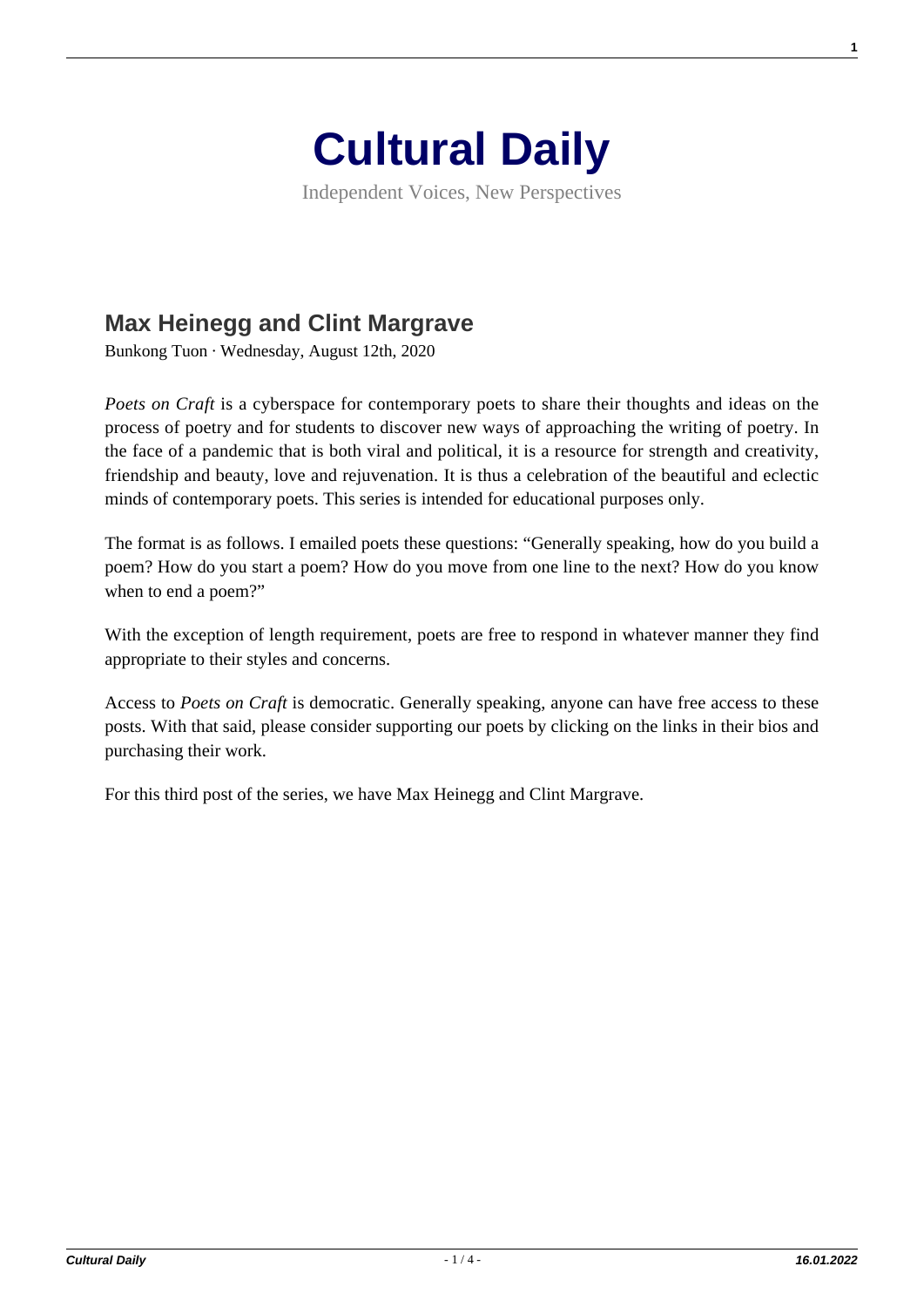

*Max Heinegg is a high school English teacher, recording artist, and co-owner of a local brewery. His poems have appeared in Cultural Weekly, The Cortland Review, Thrush, Nimrod, and Glass (Poets Resist), among others. His records can be heard at [www.maxheinegg.com](http://www.maxheinegg.com/)*

I have a bunch of ways to get a poem going. If it's early in the day, my thoughts are usually roaming, so I'll type or dictate freely into my phone, and then revisit these seeds later, to see if they're worth watering. If I just want to chill out and write, I'll put on tabla music on YouTube, or Cocteau Twins, Michael Hedges, Brian Eno, or Satie, and I'll just play around. I'll come back to it later in the day and see if anything I did is interesting enough to pursue. Another way is what I call,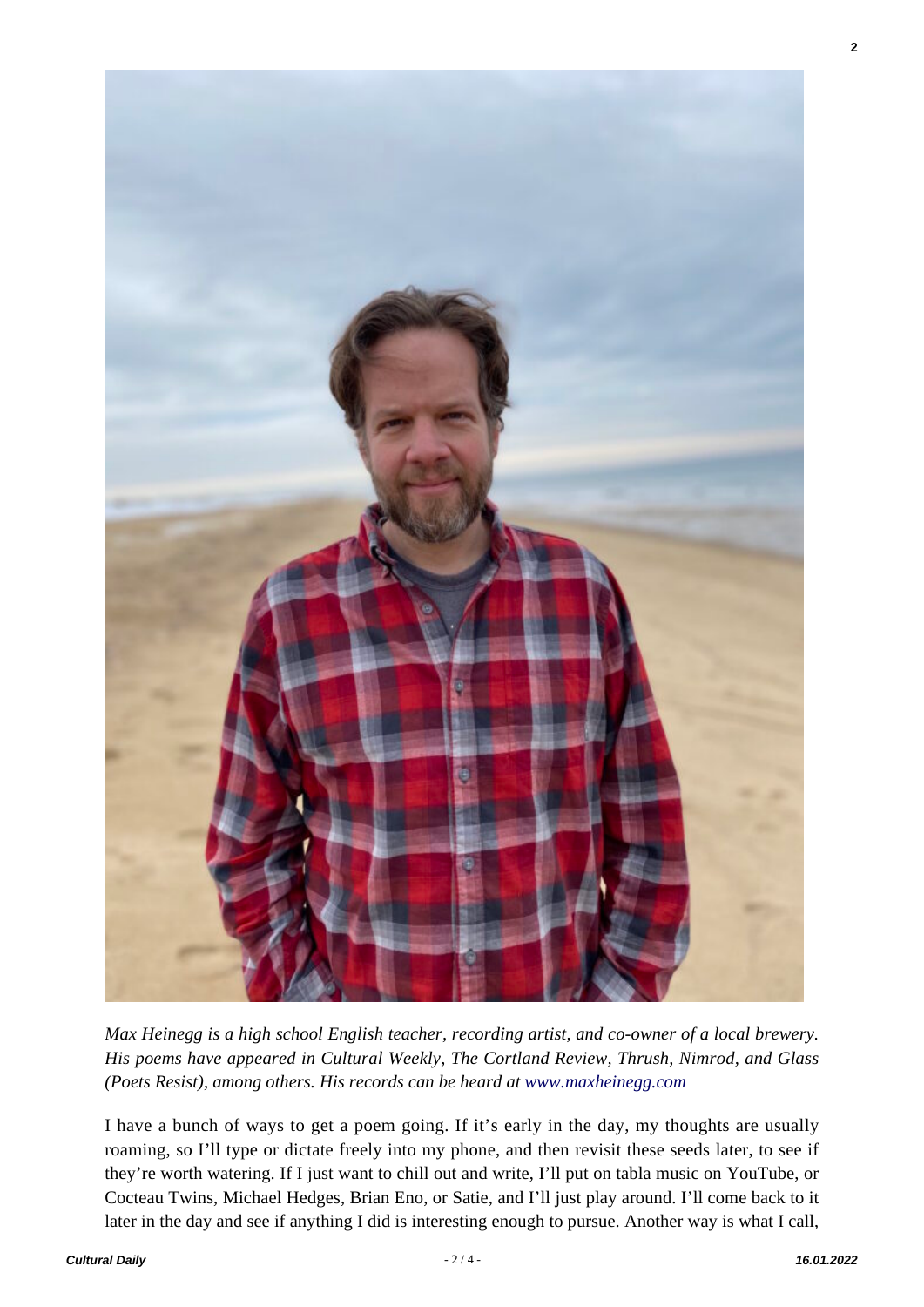"the poem writes itself." This is when something happens in my life, or I see some juxtaposition of events or objects that would make a good poem. Then I go about trying to capture the idea and let the lines surprise me along the way.

I try to make sure the poem's moves are fluid. This is the focus of revision, so in the act of composition, I just follow my intuition as far as it will go, with no interference from my critical mind. That comes later. In the act of writing, there's a cool interplay between the part of the mind that is sending the lines out and the part of the mind that breaks the lines, or even types the words. So, I'd say drafting is instinctive and revision is more analytical. When revising, I pay attention to clarity, enjambment, (breaking lines with purpose) and whether or not something is happening musically in the diction. I think the content or the tone of the poem dictates whether or not the line to line movement is propulsive and linear, or clever and sinuous.

I know a poem is done when the main idea of the poem is complete, and when my ear is happy with every line. Often, I'll find several potential end-points in my poems, so I'll test each to check if I'm dragging the poem out. Overall, I try to think of the lines as being in service to the poem, the same way a guitarist should play to the song, as opposed to trying to put flourishes everywhere. As a musician, I do prefer a lovely ending, something musical that will linger, and I do think most poets try to put their best two lines at the start and the end, so there's something there too. If you read enough good poems, you'll see many options for how to end a poem: I'm learning to let the poem finish where it wants to, as opposed to imposing controls. Lately, I listen to Stanley Kunitz, who said, "end with an image and don't explain."